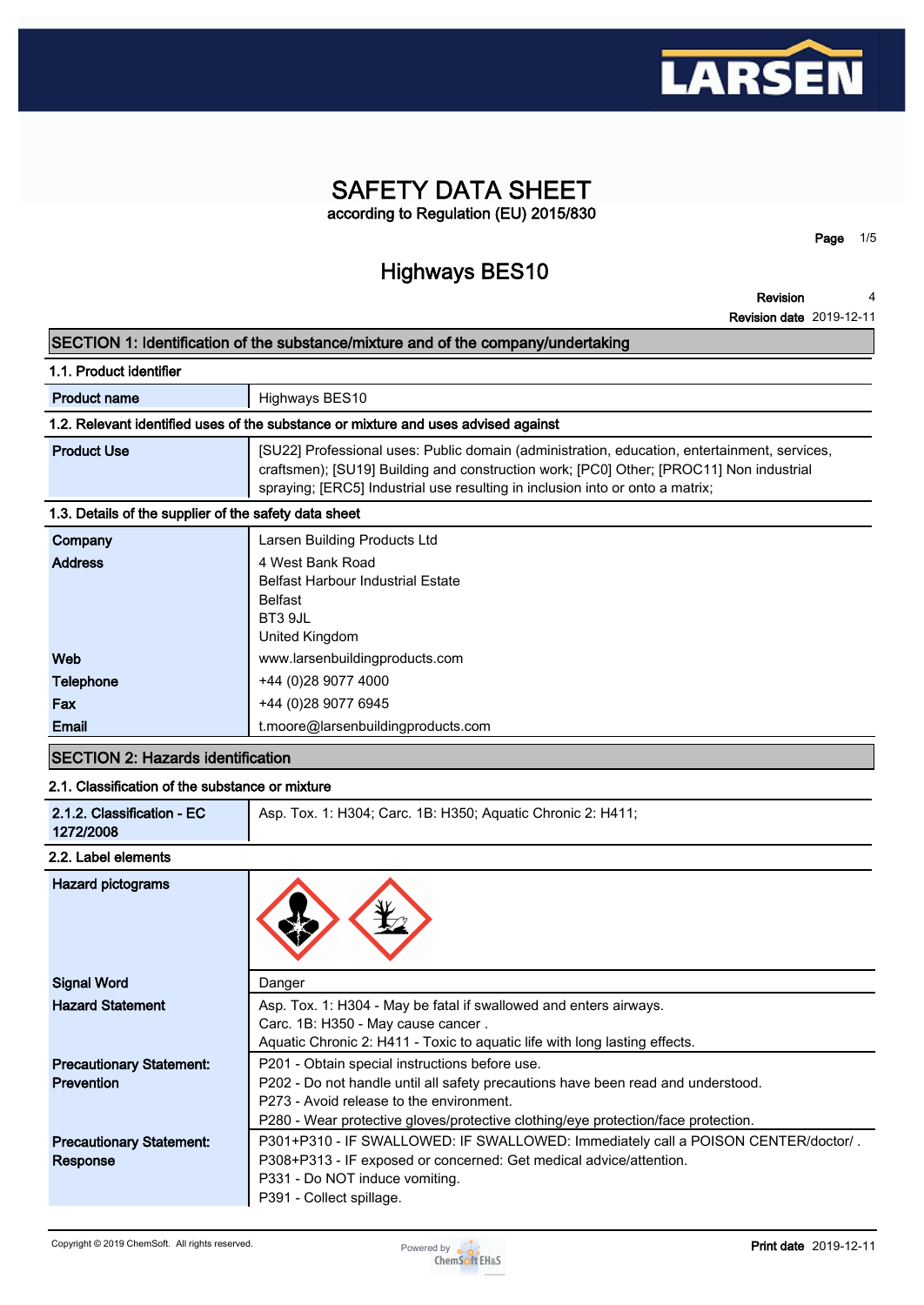| 2.2. Label elements                                |                                         |
|----------------------------------------------------|-----------------------------------------|
| <b>Precautionary Statement:</b><br><b>Storage</b>  | P405 - Store locked up.                 |
| <b>Precautionary Statement:</b><br><b>Disposal</b> | P501 - Dispose of contents/container to |

## **SECTION 3: Composition/information on ingredients**

#### **3.2. Mixtures**

### **EC 1272/2008**

| <b>Chemical Name</b>                                                    | Index No.    | CAS No.    | EC No.    | <b>REACH Registration</b><br><b>Number</b> | Conc.<br>$(\%w/w)$ | Classification                                                                         |
|-------------------------------------------------------------------------|--------------|------------|-----------|--------------------------------------------|--------------------|----------------------------------------------------------------------------------------|
| Straight run kerosine - solvent<br>naphtha (petroleum), medium aliph.   | 649-405-00-X | 64742-88-7 | 265-191-7 |                                            |                    | Asp. Tox. 1: H304;                                                                     |
| Bitumen (cutback hydrocarbon<br>solvents) (Asphalt, petroleum<br>fumes) |              | 8052-42-4  | 232-490-9 |                                            |                    | Asp. Tox. 1: H304; Aquatic<br>Chronic 2: H411:                                         |
| <b>Butane</b>                                                           | 601-004-00-0 | 106-97-8   | 203-448-7 |                                            |                    | Flam. Gas 1: H220:                                                                     |
| Xylene (Xylene, o-, m-,-p-or mixed<br>isomers)                          | 601-022-00-9 | 1330-20-7  | 215-535-7 |                                            |                    | Flam. Lig. 3: H226; Acute<br>Tox. 4: H332; Acute Tox. 4:<br>H312: Skin Irrit. 2: H315: |
| Petrolatum                                                              | 649-254-00-X | 8009-03-8  | 232-373-2 |                                            |                    | Carc. 1B: H350:                                                                        |

# **SECTION 4: First aid measures**

## **4.1. Description of first aid measures**

| Inhalation          | Toxic by inhalation. Inhalation may cause coughing, tightness of the chest and irritation of the<br>respiratory system. Inhalation of vapour may cause shortness of breath. Move the exposed person<br>to fresh air. Seek medical attention. |
|---------------------|----------------------------------------------------------------------------------------------------------------------------------------------------------------------------------------------------------------------------------------------|
| Eye contact         | May cause irritation to eyes. Rinse immediately with plenty of water for 15 minutes holding the<br>eyelids open. Seek medical attention if irritation or symptoms persist.                                                                   |
| <b>Skin contact</b> | Toxic in contact with skin. Wash off immediately with plenty of soap and water. Remove<br>contaminated clothing. Seek medical attention.                                                                                                     |
| Ingestion           | Toxic if swallowed. Ingestion is irritating to the respiratory tract and may cause damage to the<br>central nervous system. If swallowed, seek medical advice immediately and show this container or<br>label. DO NOT INDUCE VOMITING.       |

## **SECTION 5: Firefighting measures**

**5.1. Extinguishing media**

**Use as appropriate: Carbon dioxide (CO2), Dry chemical, Foam.**

## **5.2. Special hazards arising from the substance or mixture**

**Burning produces irritating, toxic and obnoxious fumes.**

#### **5.3. Advice for firefighters**

**Wear:. Self-contained breathing apparatus. Wear chemical protective clothing.**

## **SECTION 6: Accidental release measures**

#### **6.1. Personal precautions, protective equipment and emergency procedures**

**Ensure adequate ventilation of the working area. Evacuate personnel to a safe area. Wear suitable protective equipment.**

## **6.2. Environmental precautions**

**Do not allow product to enter drains. Prevent further spillage if safe.**

## **6.3. Methods and material for containment and cleaning up**

**Absorb with inert, absorbent material. Transfer to suitable, labelled containers for disposal. Clean** 

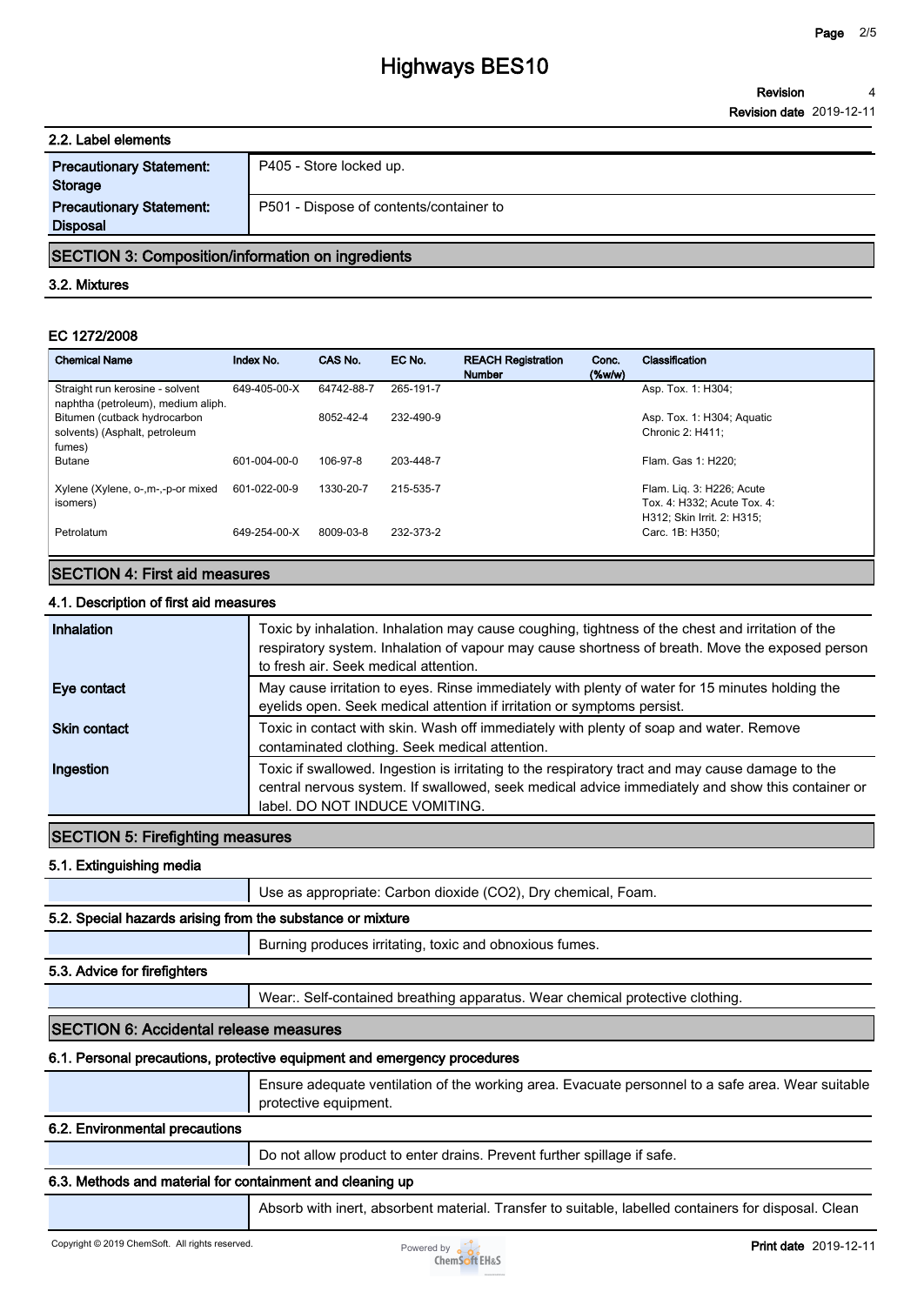# **Highways BES10**

#### **Revision date 2019-12-11**

#### **6.3. Methods and material for containment and cleaning up**

**spillage area thoroughly with plenty of water.**

# **SECTION 7: Handling and storage**

## **7.1. Precautions for safe handling**

**Avoid contact with eyes and skin. Ensure adequate ventilation of the working area.**

## **7.2. Conditions for safe storage, including any incompatibilities**

**Keep in a cool, dry, well ventilated area. Keep containers tightly closed.**

# **SECTION 8: Exposure controls/personal protection**

## **8.1. Control parameters**

## **8.1.1. Exposure Limit Values**

| Bitumen (cutback hydrocarbon<br>solvents) (Asphalt, petroleum<br>fumes) | WEL 8-hr limit ppm: -                            | WEL 8-hr limit mg/m3: 5                            |  |
|-------------------------------------------------------------------------|--------------------------------------------------|----------------------------------------------------|--|
|                                                                         | WEL 15 min limit ppm: -                          | WEL 15 min limit mg/m3: 10                         |  |
|                                                                         | WEL 8-hr limit mg/m3 total -<br>inhalable dust:  | WEL 15 min limit mg/m3 total -<br>inhalable dust:  |  |
|                                                                         | WEL 8-hr limit mg/m3 total -<br>respirable dust: | WEL 15 min limit mg/m3 total -<br>respirable dust: |  |
| Butane                                                                  | WEL 8-hr limit ppm: 600                          | <b>WEL 8-hr limit mg/m3: 1450</b>                  |  |
|                                                                         | WEL 15 min limit ppm: 750                        | <b>WEL 15 min limit mg/m3: 1810</b>                |  |
|                                                                         | WEL 8-hr limit mg/m3 total -<br>inhalable dust:  | WEL 15 min limit mg/m3 total -<br>inhalable dust:  |  |
|                                                                         | WEL 8-hr limit mg/m3 total -<br>respirable dust: | WEL 15 min limit mg/m3 total -<br>respirable dust: |  |
| Xylene (Xylene, o-,m-,-p-or<br>mixed isomers)                           | WEL 8-hr limit ppm: 50                           | WEL 8-hr limit mg/m3: 220                          |  |
|                                                                         | WEL 15 min limit ppm: 100                        | WEL 15 min limit mg/m3: 441                        |  |
|                                                                         | WEL 8-hr limit mg/m3 total -<br>inhalable dust:  | WEL 15 min limit mg/m3 total -<br>inhalable dust:  |  |
|                                                                         | WEL 8-hr limit mg/m3 total -<br>respirable dust: | WEL 15 min limit mg/m3 total -<br>respirable dust: |  |

## **8.2. Exposure controls**

| 8.2.1. Appropriate engineering<br>controls | Ensure adequate ventilation of the working area.                          |
|--------------------------------------------|---------------------------------------------------------------------------|
| 8.2.2. Individual protection               | Wear chemical protective clothing.                                        |
| measures                                   |                                                                           |
| Eye / face protection                      | Approved safety goggles.                                                  |
| Skin protection -                          | Chemical resistant gloves (PVC).                                          |
| Handprotection                             |                                                                           |
| <b>Respiratory protection</b>              | In case of insufficient ventilation, wear suitable respiratory equipment. |

## **SECTION 9: Physical and chemical properties**

## **9.1. Information on basic physical and chemical properties**

| Appearance Aerosol  |                |
|---------------------|----------------|
| <b>Colour</b> Black |                |
|                     | Odour Aromatic |

## **SECTION 10: Stability and reactivity**

#### **10.2. Chemical stability**

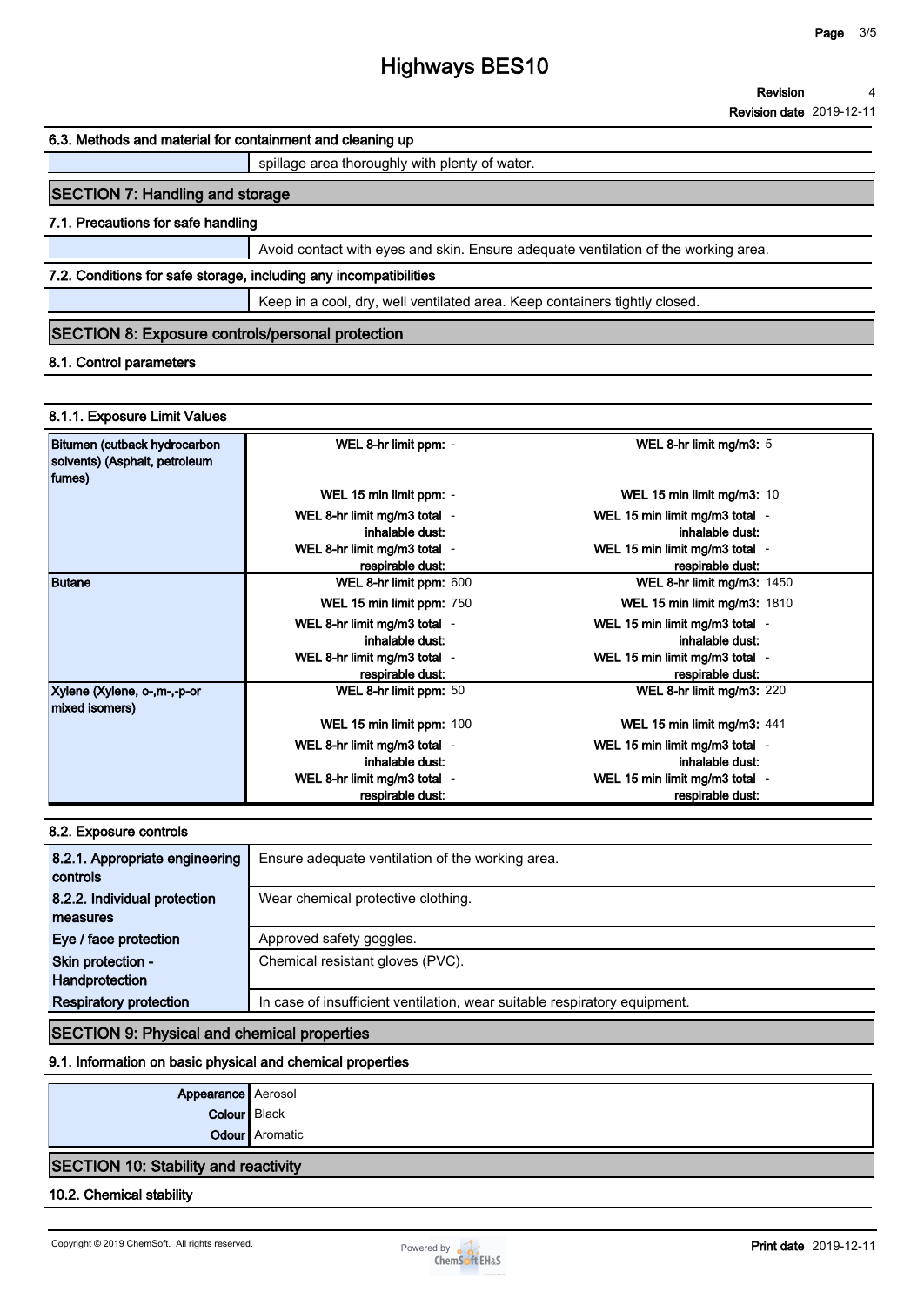# **Highways BES10**

| 10.2. Chemical stability                     |                                                                                             |                            |
|----------------------------------------------|---------------------------------------------------------------------------------------------|----------------------------|
|                                              | Stable under normal conditions.                                                             |                            |
| <b>SECTION 11: Toxicological information</b> |                                                                                             |                            |
| 11.1. Information on toxicological effects   |                                                                                             |                            |
| <b>Acute toxicity</b>                        | No data is available on this product.                                                       |                            |
| 11.1.4. Toxicological Information            |                                                                                             |                            |
| <b>Xylene</b>                                | Inhalation Rat LC50/15min: 5000                                                             | <b>Oral Rat LD50: 4300</b> |
| <b>SECTION 12: Ecological information</b>    |                                                                                             |                            |
| 12.1. Toxicity                               |                                                                                             |                            |
|                                              | No data available                                                                           |                            |
|                                              | Toxic to aquatic organisms, may cause long-term adverse effects in the aquatic environment. |                            |
| <b>SECTION 13: Disposal considerations</b>   |                                                                                             |                            |
| <b>General information</b>                   |                                                                                             |                            |
|                                              | Dispose of in compliance with all local and national regulations.                           |                            |
| <b>SECTION 14: Transport information</b>     |                                                                                             |                            |
| Hazard pictograms                            |                                                                                             |                            |
|                                              |                                                                                             |                            |



## **14.1. UN number**

**UN1950**

| 14.2. UN proper shipping name    |                          |  |
|----------------------------------|--------------------------|--|
|                                  | <b>AEROSOLS</b>          |  |
| 14.3. Transport hazard class(es) |                          |  |
| <b>ADR/RID</b>                   | $\overline{2}$           |  |
| Subsidiary risk                  | see SP63                 |  |
| <b>IMDG</b>                      | $\overline{2}$           |  |
| Subsidiary risk                  | see SP63                 |  |
| <b>IATA</b>                      | $\overline{2}$           |  |
| Subsidiary risk                  | see SP63                 |  |
| 14.4. Packing group              |                          |  |
| Packing group                    | $\overline{\phantom{a}}$ |  |
| 14.5. Environmental hazards      |                          |  |
| <b>Environmental hazards</b>     | No                       |  |
| Marine pollutant                 | No                       |  |
| <b>ADR/RID</b>                   |                          |  |
| <b>Hazard ID</b>                 | $\overline{\phantom{a}}$ |  |
| <b>Tunnel Category</b>           | (D)                      |  |
| <b>IMDG</b>                      |                          |  |
| <b>EmS Code</b>                  | F-D S-U                  |  |